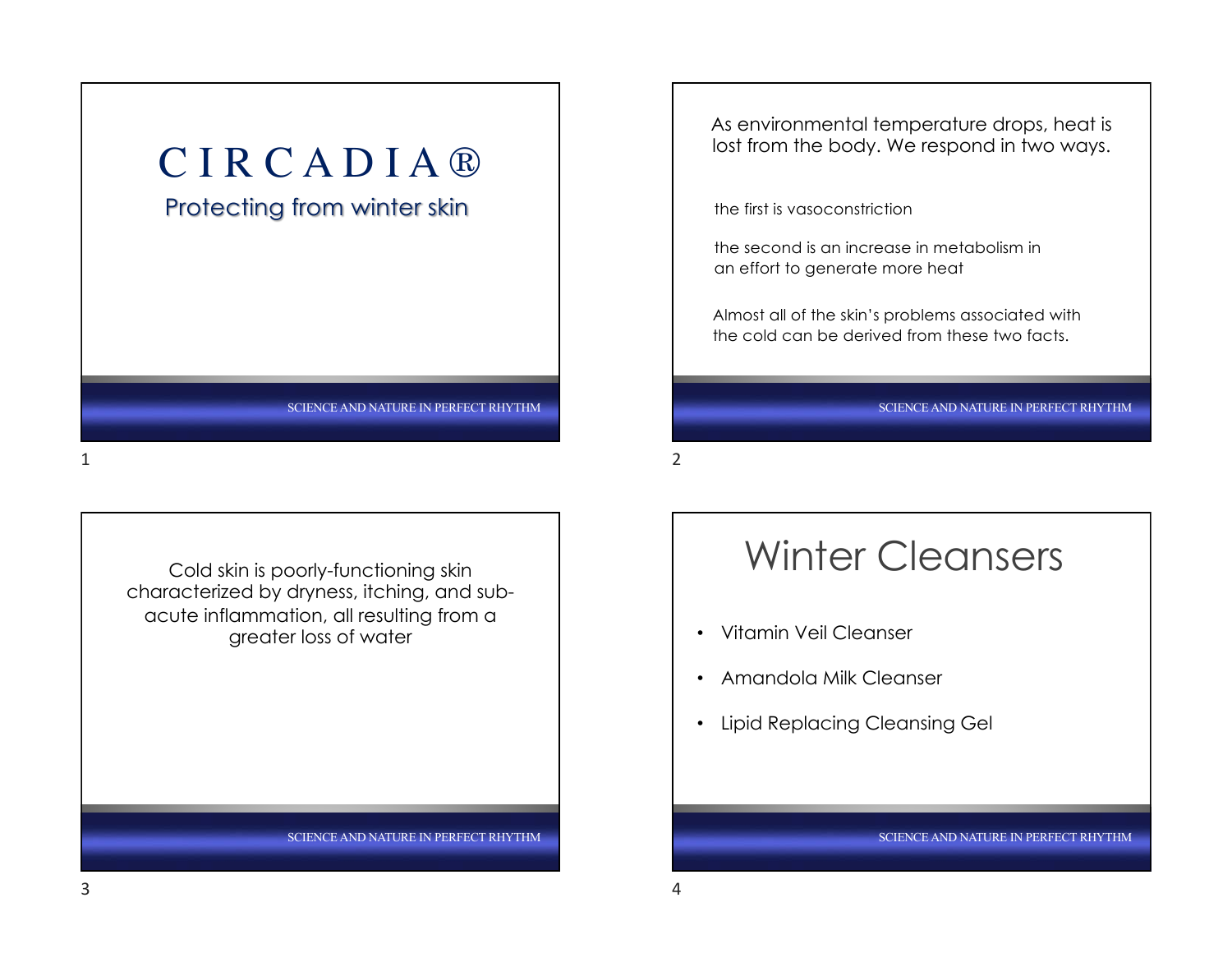





SCIENCE AND NATURE IN PERFECT RHYTHM



YOUR SKIN IS IN PROTECT

MODE.

DAY

**CIRCADIA OPTIMIZES** YOUR **NATURAL** PROTECTION.

# SCIENCE AND IA<sup>®</sup>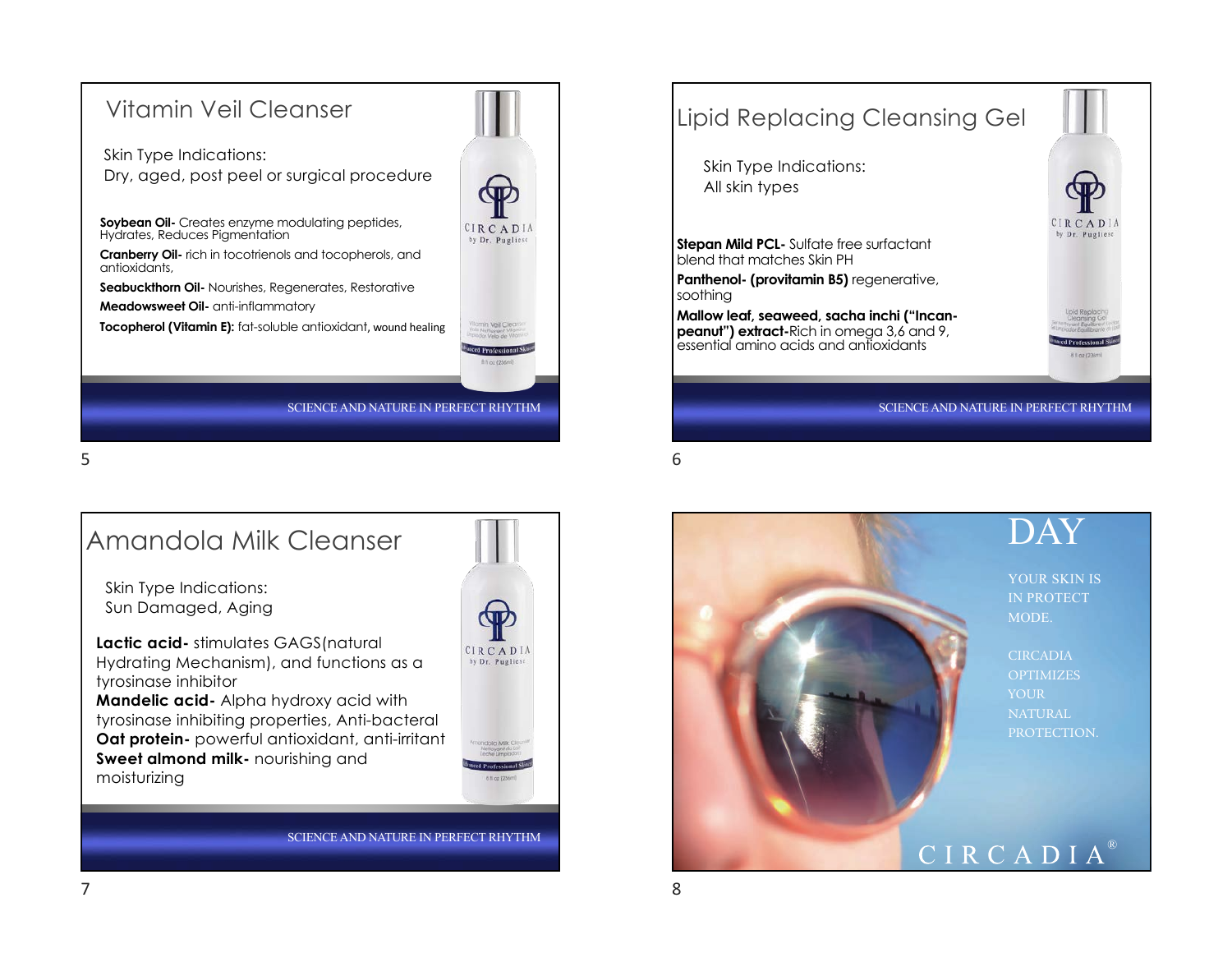## Antioxidant Support

Dry, cold skin is the playground of free radicals. Make sure you continue to use antioxidants during the winter, as well as during the summer.

SCIENCE AND NATURE IN PERFECT RHYTHM

9



## Vitamin C Reversal Serum

**Indications:**  All Skin Types

**Benefits:** brightening, Antioxidants, protects breakdown of collagen

**Magnesium ascorbyl phosphate 8%-**A biologically active form of Vitamin C that inhibits the breakdown of collagen

**Sodium hyaluronate-** binds moisture and soothes

**Panthenol-** (provitamin B5) regenerative, soothing

SCIENCE AND NATURE IN PERFECT RHYTHM

10

### MeriStem Serum

#### **Indications:**

Prevention, protection, anti-aging

**Benefits:** Antioxidant support, Wrinkle reduction, wound healing, enhance cell to cell communication.

**Apple stem cell extract**: rare Swiss apple, Increases vitality, combats chronological aging in skin cell, delays aging and have an anti-wrinkle effect.

**Edelweiss stem cell extract**: Antioxidant, shown to reduce wrinkle depth after 20 days of treatment

**Aloe Vera Gel-Eco extract-** wound healing, stimulates fibroblast growth, angiogenesis, re-epithelializtion, antiinflammatory and increases collagen synthesis

**Cyclopeptide-5:**Enhances cell to cell communication, increases elasticity, firmness and wrinkle reducing

SCIENCE AND NATURE IN PERFECT RHYTHM



ro Celula M<mark>ad</mark>ie 0.5.6 oz/15 ml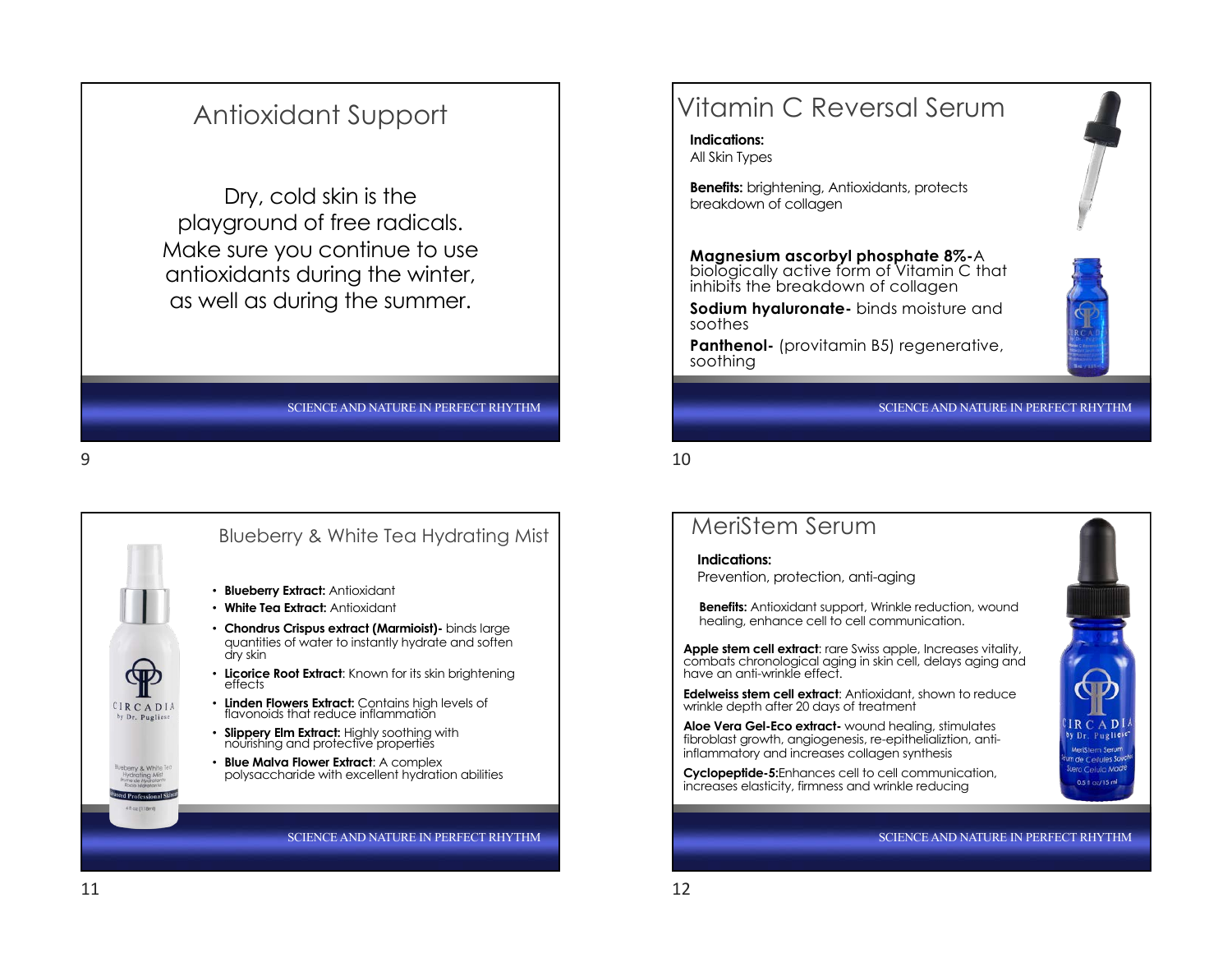## Full Spectrum SPF

Use sun protection of at least SPF 30. Remember, the sun's rays do not go away in the wintertime. While it is not as intense, sunlight still has a lot of UVA and UVB energy. If the skin is exposed, it is vulnerable to ultraviolet damage.

SCIENCE AND NATURE IN PERFECT RHYTHM

13



# Light Day Sunscreen Broad Spectrum SPF -37

**Benefits:** Environmental Protection

**Avobenzone, Octinoxate, Octocrylene**-absorbs UVA and UVB rays **SolaStay-** photostabalizer **PhytoCellTech Solar Vitis-** grape stem cell, antioxidant and Hydrating **Lipochroman 6-** protects cells from internal free fadical damage **Preventhilia-** peptide that prevents damage caused by UV radiation to the DNA and proteins.

SCIENCE AND NATURE IN PERFECT RHYTHM

R C A D<br>Dr. Puglis

14

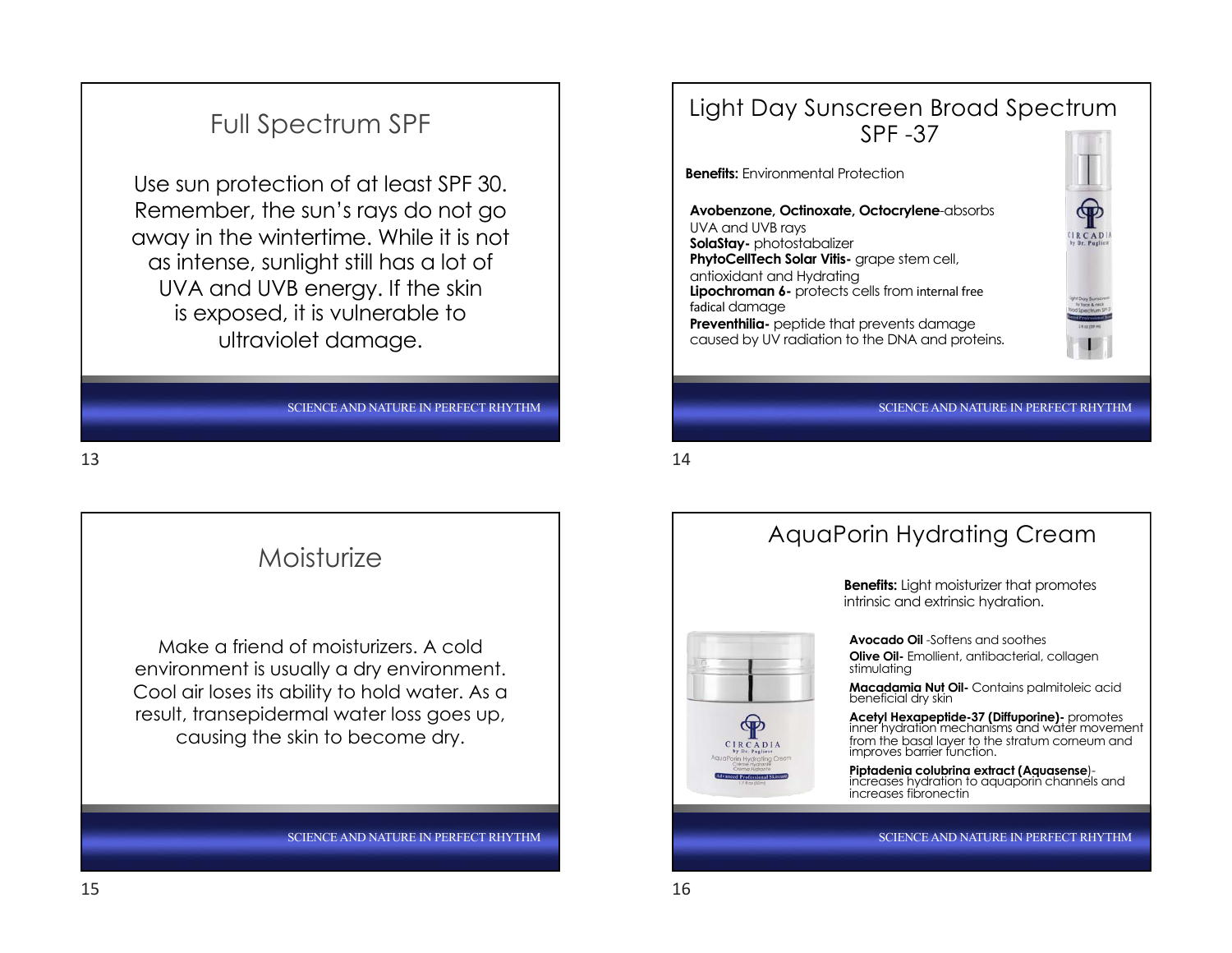

### Moisture on Demand **Argan Oil-** nourish, regenerate and protect skin functions **OPC- Oligomeric Proanthocyanidins-** antioxidant complex, protease inhibitors, anti-inflammatory **Tocopherol acetate (Vitamin E):** A very powerful fat-soluble antioxidant that protects cellular membranes from free radicals **Pentavitin-** increases water holding<br>capacity, binds keratin, reduces dryness<br>and irritation caused by AHA's **Xpertmoist-** molecular film, highly moisturizing and regenerating effect conferring pleasant feeling to skin and minimizing TEWL under extreme conditions

SCIENCE AND NATURE IN PERFECT RHYTHM

### **Hydralox**

**Benefits:** Lipid based hydrator with anti-aging benefits.

**Tocopherol (Vitamin E):** A very powerful fat-soluble antioxidant

**Soybean Oil:** inhibits the formation of proteases

**Macadamia Seed Oil**: hydrating and soothing

**Curry Leaf Oil**: Anti-inflammatory and antioxidant properties

**Cinnamon Leaf Oil**: An anti-microbial, antioxidant spice, natural preservative

**CoQ10**: A naturally occurring enzyme found in the mitochondria of the cell, with antioxidant properties

**Essential oils of Rose, Vanilla, and Jasmine**: Used for their hydrating properties

SCIENCE AND NATURE IN PERFECT RHYTHM



18



IRCAD by Dr. Puglies

**Hydralox** 

nant l'Hurniclité Comp Aceite de Retención de Humedad  $0.5$  fl  $\alpha$ z/15 ml